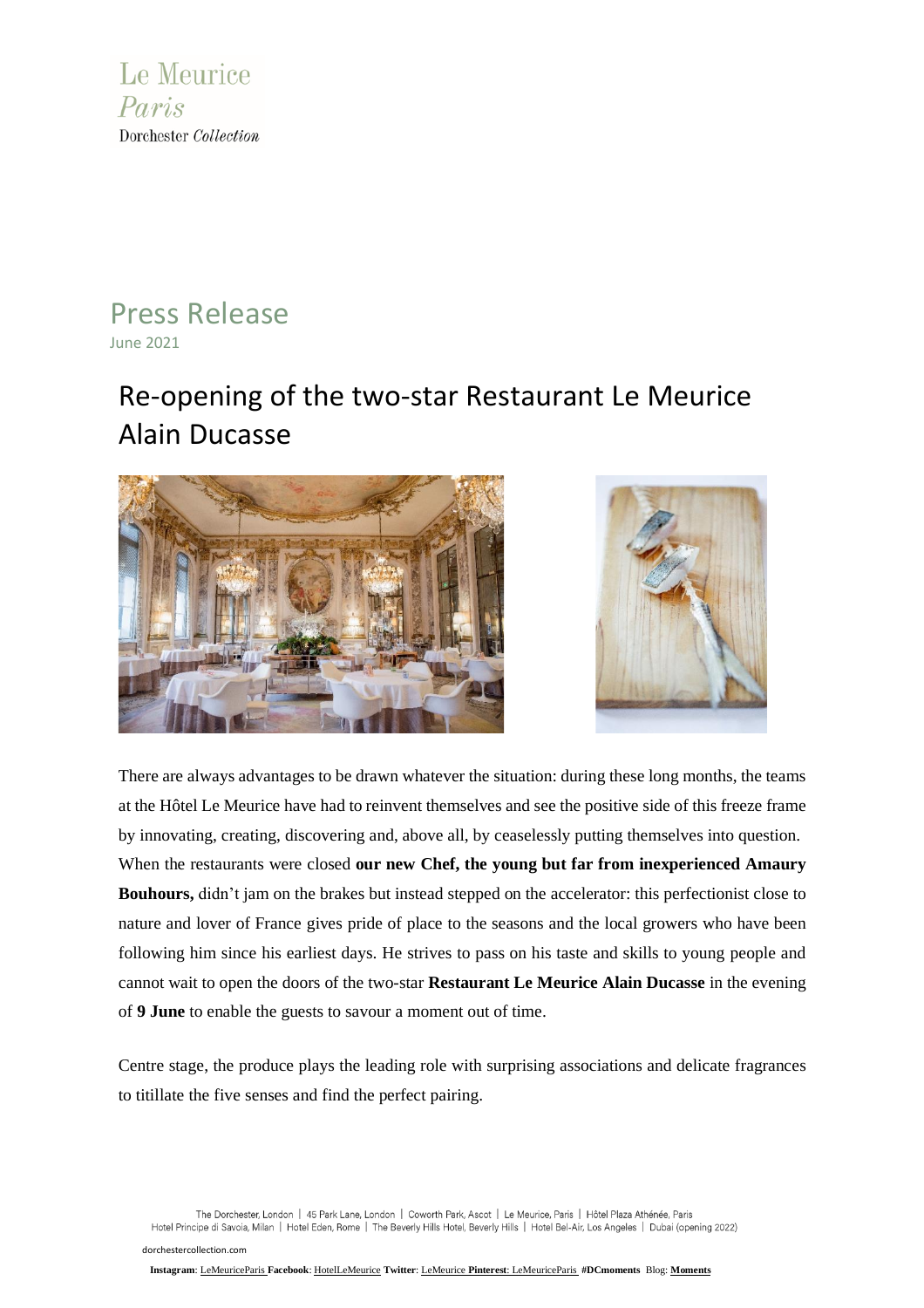# Le Meurice Paris

Dorchester Collection

Behind the scenes, Amaury takes us off to Seine Saint-Denis to his kitchen garden jealously guarded by Parti Poétique, to the shores of the Channel to fish for seabass, to the Perche region to collect some Culoiselle poultry from Bénédicte, to a village in the Loire valley with a thousand souls to harvest vegetables, or even to Croisic to gather seaweed: a *Tour de France* of produce with irresistible flavours, a kaleidoscope of colours, and family stories just waiting to be told.

And as at Le Meurice we play a team game, the experience is only satisfying if everything is in perfect harmony, simply and straightforwardly falling into place... In the dining room, the newly appointed **Director of Le Meurice Alain Ducasse, Olivier Bikao**, is also hard at work. This young talent, a veteran of award-winning restaurants and also trained by Alain Ducasse – notably at his three-star restaurant at the Plaza Athénée – forms a dynamic duo with Amaury Bouhours and his team in the kitchen. For the perfect pairings, we can count on the enthusiasm of **Gabriel Veissaire**, our **sommelier from Auvergne** who previously worked with Guy Savoy, and whose childhood dream was to become a cook. And for the sweet part, there's no need to introduce **Cédric Grolet and his pastry chef François Deshayes**, who put all their ingenuity into finding the harmony that will round off the experience and be so bold as to propose something that you won't find anywhere else.



### **Practical information**

*Opening on Wednesday 9 June 2021* Le Restaurant Le Meurice Alain Ducasse is open from Monday to Friday from 9 to 8.30pm (until 30 June *bookings can be made until 9.30pm after 30 June) Collection menu– €320 per person excluding drinks Discovery menu– €250 per person excluding drinks Booking: Restaurant.lmp@dorchestercollection.com // +33 (0)1 44 58 10 55 Dress code: jacket required and tie recommended.*

The Dorchester, London | 45 Park Lane, London | Coworth Park, Ascot | Le Meurice, Paris | Hôtel Plaza Athénée, Paris Hotel Principe di Savoia, Milan | Hotel Eden, Rome | The Beverly Hills Hotel, Beverly Hills | Hotel Bel-Air, Los Angeles | Dubai (opening 2022)

#### [dorchestercollection.com](http://www.dorchestercollection.com/)